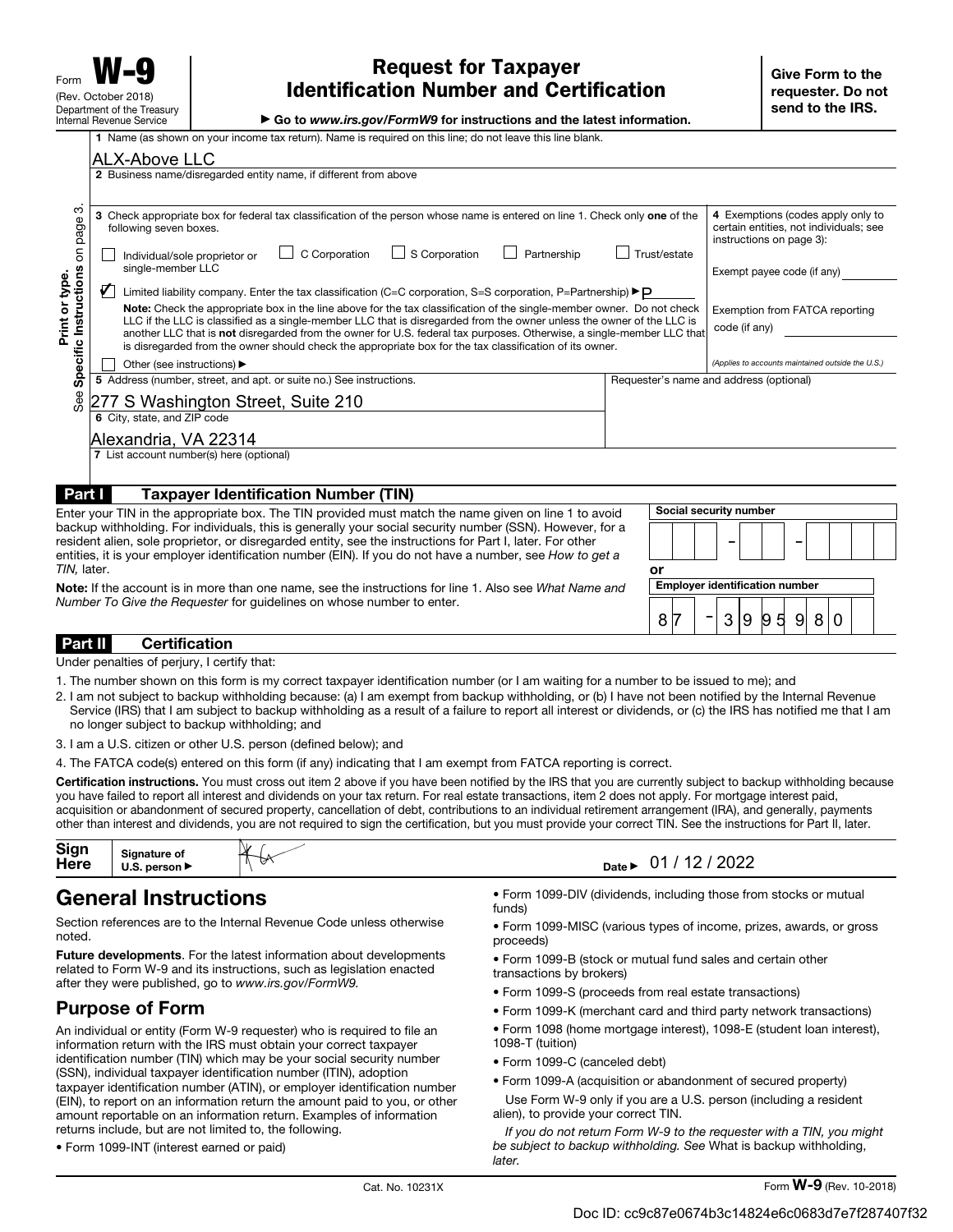By signing the filled-out form, you:

1. Certify that the TIN you are giving is correct (or you are waiting for a number to be issued),

2. Certify that you are not subject to backup withholding, or

3. Claim exemption from backup withholding if you are a U.S. exempt payee. If applicable, you are also certifying that as a U.S. person, your allocable share of any partnership income from a U.S. trade or business is not subject to the withholding tax on foreign partners' share of effectively connected income, and

4. Certify that FATCA code(s) entered on this form (if any) indicating that you are exempt from the FATCA reporting, is correct. See What is FATCA reporting, later, for further information.

Note: If you are a U.S. person and a requester gives you a form other than Form W-9 to request your TIN, you must use the requester's form if it is substantially similar to this Form W-9.

Definition of a U.S. person. For federal tax purposes, you are considered a U.S. person if you are:

• An individual who is a U.S. citizen or U.S. resident alien;

• A partnership, corporation, company, or association created or organized in the United States or under the laws of the United States;

• An estate (other than a foreign estate); or

• A domestic trust (as defined in Regulations section 301.7701-7).

Special rules for partnerships. Partnerships that conduct a trade or business in the United States are generally required to pay a withholding tax under section 1446 on any foreign partners' share of effectively connected taxable income from such business. Further, in certain cases where a Form W-9 has not been received, the rules under section 1446 require a partnership to presume that a partner is a foreign person, and pay the section 1446 withholding tax. Therefore, if you are a U.S. person that is a partner in a partnership conducting a trade or business in the United States, provide Form W-9 to the partnership to establish your U.S. status and avoid section 1446 withholding on your share of partnership income.

In the cases below, the following person must give Form W-9 to the partnership for purposes of establishing its U.S. status and avoiding withholding on its allocable share of net income from the partnership conducting a trade or business in the United States.

• In the case of a disregarded entity with a U.S. owner, the U.S. owner of the disregarded entity and not the entity;

• In the case of a grantor trust with a U.S. grantor or other U.S. owner, generally, the U.S. grantor or other U.S. owner of the grantor trust and not the trust; and

• In the case of a U.S. trust (other than a grantor trust), the U.S. trust (other than a grantor trust) and not the beneficiaries of the trust.

Foreign person. If you are a foreign person or the U.S. branch of a foreign bank that has elected to be treated as a U.S. person, do not use Form W-9. Instead, use the appropriate Form W-8 or Form 8233 (see Pub. 515, Withholding of Tax on Nonresident Aliens and Foreign Entities).

Nonresident alien who becomes a resident alien. Generally, only a nonresident alien individual may use the terms of a tax treaty to reduce or eliminate U.S. tax on certain types of income. However, most tax treaties contain a provision known as a "saving clause." Exceptions specified in the saving clause may permit an exemption from tax to continue for certain types of income even after the payee has otherwise become a U.S. resident alien for tax purposes.

If you are a U.S. resident alien who is relying on an exception contained in the saving clause of a tax treaty to claim an exemption from U.S. tax on certain types of income, you must attach a statement to Form W-9 that specifies the following five items.

1. The treaty country. Generally, this must be the same treaty under which you claimed exemption from tax as a nonresident alien.

2. The treaty article addressing the income.

3. The article number (or location) in the tax treaty that contains the saving clause and its exceptions.

4. The type and amount of income that qualifies for the exemption from tax.

5. Sufficient facts to justify the exemption from tax under the terms of the treaty article.

**Example.** Article 20 of the U.S.-China income tax treaty allows an exemption from tax for scholarship income received by a Chinese student temporarily present in the United States. Under U.S. law, this student will become a resident alien for tax purposes if his or her stay in the United States exceeds 5 calendar years. However, paragraph 2 of the first Protocol to the U.S.-China treaty (dated April 30, 1984) allows the provisions of Article 20 to continue to apply even after the Chinese student becomes a resident alien of the United States. A Chinese student who qualifies for this exception (under paragraph 2 of the first protocol) and is relying on this exception to claim an exemption from tax on his or her scholarship or fellowship income would attach to Form W-9 a statement that includes the information described above to support that exemption.

If you are a nonresident alien or a foreign entity, give the requester the appropriate completed Form W-8 or Form 8233.

## Backup Withholding

What is backup withholding? Persons making certain payments to you must under certain conditions withhold and pay to the IRS 24% of such payments. This is called "backup withholding." Payments that may be subject to backup withholding include interest, tax-exempt interest, dividends, broker and barter exchange transactions, rents, royalties, nonemployee pay, payments made in settlement of payment card and third party network transactions, and certain payments from fishing boat operators. Real estate transactions are not subject to backup withholding.

You will not be subject to backup withholding on payments you receive if you give the requester your correct TIN, make the proper certifications, and report all your taxable interest and dividends on your tax return.

#### Payments you receive will be subject to backup withholding if:

1. You do not furnish your TIN to the requester,

2. You do not certify your TIN when required (see the instructions for Part II for details),

3. The IRS tells the requester that you furnished an incorrect TIN,

4. The IRS tells you that you are subject to backup withholding because you did not report all your interest and dividends on your tax return (for reportable interest and dividends only), or

5. You do not certify to the requester that you are not subject to backup withholding under 4 above (for reportable interest and dividend accounts opened after 1983 only).

Certain payees and payments are exempt from backup withholding. See Exempt payee code, later, and the separate Instructions for the Requester of Form W-9 for more information.

Also see Special rules for partnerships, earlier.

## What is FATCA Reporting?

The Foreign Account Tax Compliance Act (FATCA) requires a participating foreign financial institution to report all United States account holders that are specified United States persons. Certain payees are exempt from FATCA reporting. See Exemption from FATCA reporting code, later, and the Instructions for the Requester of Form W-9 for more information.

## Updating Your Information

You must provide updated information to any person to whom you claimed to be an exempt payee if you are no longer an exempt payee and anticipate receiving reportable payments in the future from this person. For example, you may need to provide updated information if you are a C corporation that elects to be an S corporation, or if you no longer are tax exempt. In addition, you must furnish a new Form W-9 if the name or TIN changes for the account; for example, if the grantor of a grantor trust dies.

### **Penalties**

Failure to furnish TIN. If you fail to furnish your correct TIN to a requester, you are subject to a penalty of \$50 for each such failure unless your failure is due to reasonable cause and not to willful neglect.

Civil penalty for false information with respect to withholding. If you make a false statement with no reasonable basis that results in no backup withholding, you are subject to a \$500 penalty.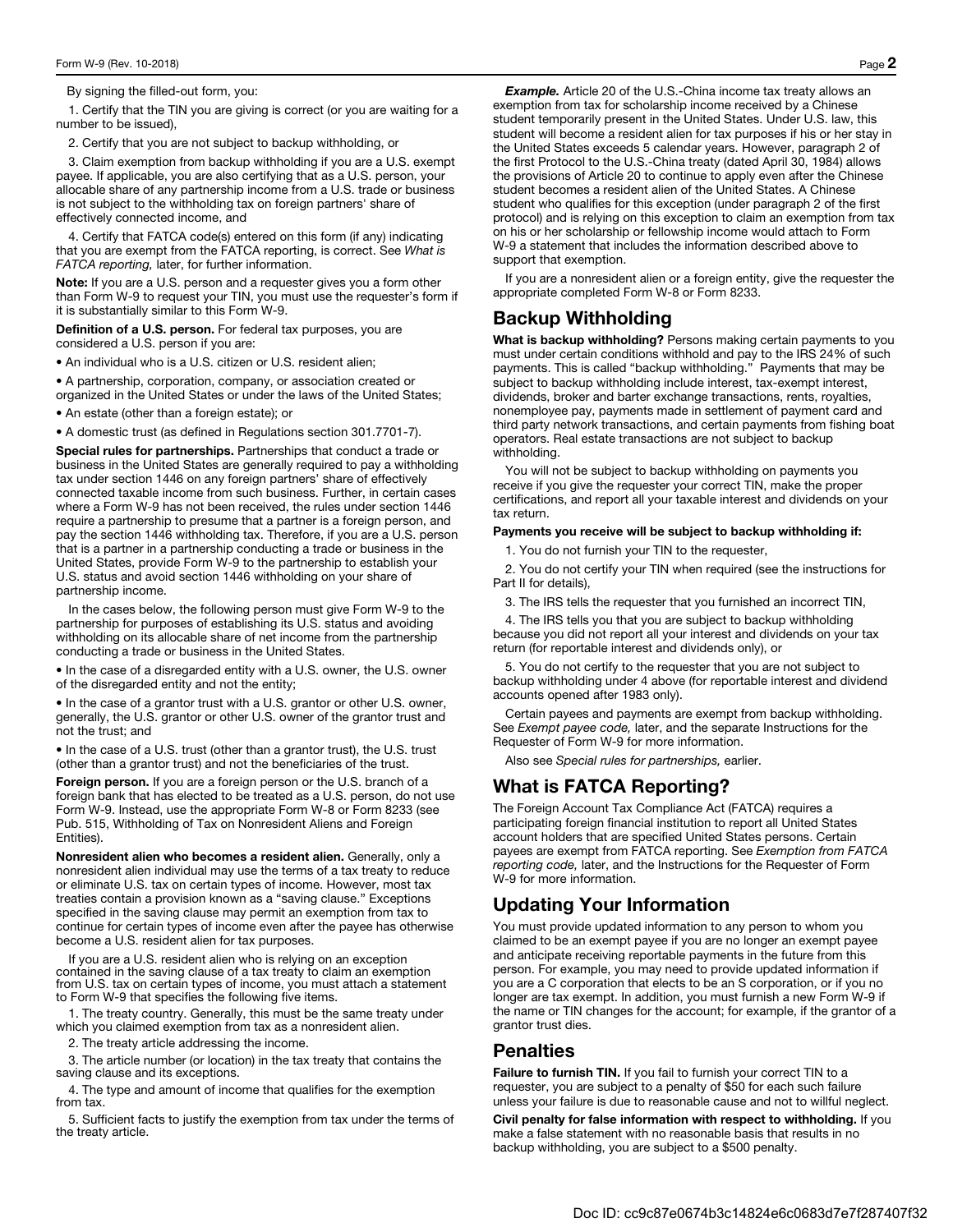Criminal penalty for falsifying information. Willfully falsifying certifications or affirmations may subject you to criminal penalties including fines and/or imprisonment.

Misuse of TINs. If the requester discloses or uses TINs in violation of federal law, the requester may be subject to civil and criminal penalties.

## Specific Instructions

#### Line 1

You must enter one of the following on this line; do not leave this line blank. The name should match the name on your tax return.

If this Form W-9 is for a joint account (other than an account maintained by a foreign financial institution (FFI)), list first, and then circle, the name of the person or entity whose number you entered in Part I of Form W-9. If you are providing Form W-9 to an FFI to document a joint account, each holder of the account that is a U.S. person must provide a Form W-9.

a. Individual. Generally, enter the name shown on your tax return. If you have changed your last name without informing the Social Security Administration (SSA) of the name change, enter your first name, the last name as shown on your social security card, and your new last name.

Note: ITIN applicant: Enter your individual name as it was entered on your Form W-7 application, line 1a. This should also be the same as the name you entered on the Form 1040/1040A/1040EZ you filed with your application.

b. Sole proprietor or single-member LLC. Enter your individual name as shown on your 1040/1040A/1040EZ on line 1. You may enter your business, trade, or "doing business as" (DBA) name on line 2.

c. Partnership, LLC that is not a single-member LLC, C corporation, or S corporation. Enter the entity's name as shown on the entity's tax return on line 1 and any business, trade, or DBA name on line 2.

d. Other entities. Enter your name as shown on required U.S. federal tax documents on line 1. This name should match the name shown on the charter or other legal document creating the entity. You may enter any business, trade, or DBA name on line 2.

e. Disregarded entity. For U.S. federal tax purposes, an entity that is disregarded as an entity separate from its owner is treated as a "disregarded entity." See Regulations section 301.7701-2(c)(2)(iii). Enter the owner's name on line 1. The name of the entity entered on line 1 should never be a disregarded entity. The name on line 1 should be the name shown on the income tax return on which the income should be reported. For example, if a foreign LLC that is treated as a disregarded entity for U.S. federal tax purposes has a single owner that is a U.S. person, the U.S. owner's name is required to be provided on line 1. If the direct owner of the entity is also a disregarded entity, enter the first owner that is not disregarded for federal tax purposes. Enter the disregarded entity's name on line 2, "Business name/disregarded entity name." If the owner of the disregarded entity is a foreign person, the owner must complete an appropriate Form W-8 instead of a Form W-9. This is the case even if the foreign person has a U.S. TIN.

#### Line 2

If you have a business name, trade name, DBA name, or disregarded entity name, you may enter it on line 2.

#### Line 3

Check the appropriate box on line 3 for the U.S. federal tax classification of the person whose name is entered on line 1. Check only one box on line 3.

| IF the entity/person on line 1 is<br>$a(n) \ldots$                                                                                                                                                                                                                                                                  | THEN check the box for                                                                                                                            |  |
|---------------------------------------------------------------------------------------------------------------------------------------------------------------------------------------------------------------------------------------------------------------------------------------------------------------------|---------------------------------------------------------------------------------------------------------------------------------------------------|--|
| • Corporation                                                                                                                                                                                                                                                                                                       | Corporation                                                                                                                                       |  |
| • Individual<br>• Sole proprietorship, or<br>• Single-member limited liability<br>company (LLC) owned by an<br>individual and disregarded for U.S.<br>federal tax purposes.                                                                                                                                         | Individual/sole proprietor or single-<br>member LLC                                                                                               |  |
| • LLC treated as a partnership for<br>U.S. federal tax purposes,<br>• LLC that has filed Form 8832 or<br>2553 to be taxed as a corporation,<br>or<br>• LLC that is disregarded as an<br>entity separate from its owner but<br>the owner is another LLC that is<br>not disregarded for U.S. federal tax<br>purposes. | Limited liability company and enter<br>the appropriate tax classification.<br>$(P =$ Partnership; $C = C$ corporation;<br>or $S = S$ corporation) |  |
| • Partnership                                                                                                                                                                                                                                                                                                       | Partnership                                                                                                                                       |  |
| • Trust/estate                                                                                                                                                                                                                                                                                                      | Trust/estate                                                                                                                                      |  |

#### Line 4, Exemptions

If you are exempt from backup withholding and/or FATCA reporting, enter in the appropriate space on line 4 any code(s) that may apply to you.

#### Exempt payee code.

• Generally, individuals (including sole proprietors) are not exempt from backup withholding.

• Except as provided below, corporations are exempt from backup withholding for certain payments, including interest and dividends.

• Corporations are not exempt from backup withholding for payments made in settlement of payment card or third party network transactions.

• Corporations are not exempt from backup withholding with respect to attorneys' fees or gross proceeds paid to attorneys, and corporations that provide medical or health care services are not exempt with respect to payments reportable on Form 1099-MISC.

The following codes identify payees that are exempt from backup withholding. Enter the appropriate code in the space in line 4.

1—An organization exempt from tax under section 501(a), any IRA, or a custodial account under section 403(b)(7) if the account satisfies the requirements of section 401(f)(2)

2—The United States or any of its agencies or instrumentalities

3—A state, the District of Columbia, a U.S. commonwealth or possession, or any of their political subdivisions or instrumentalities

4—A foreign government or any of its political subdivisions, agencies, or instrumentalities

#### 5—A corporation

6—A dealer in securities or commodities required to register in the United States, the District of Columbia, or a U.S. commonwealth or possession

7—A futures commission merchant registered with the Commodity Futures Trading Commission

8—A real estate investment trust

9—An entity registered at all times during the tax year under the Investment Company Act of 1940

10—A common trust fund operated by a bank under section 584(a)

11—A financial institution

12—A middleman known in the investment community as a nominee or custodian

13—A trust exempt from tax under section 664 or described in section 4947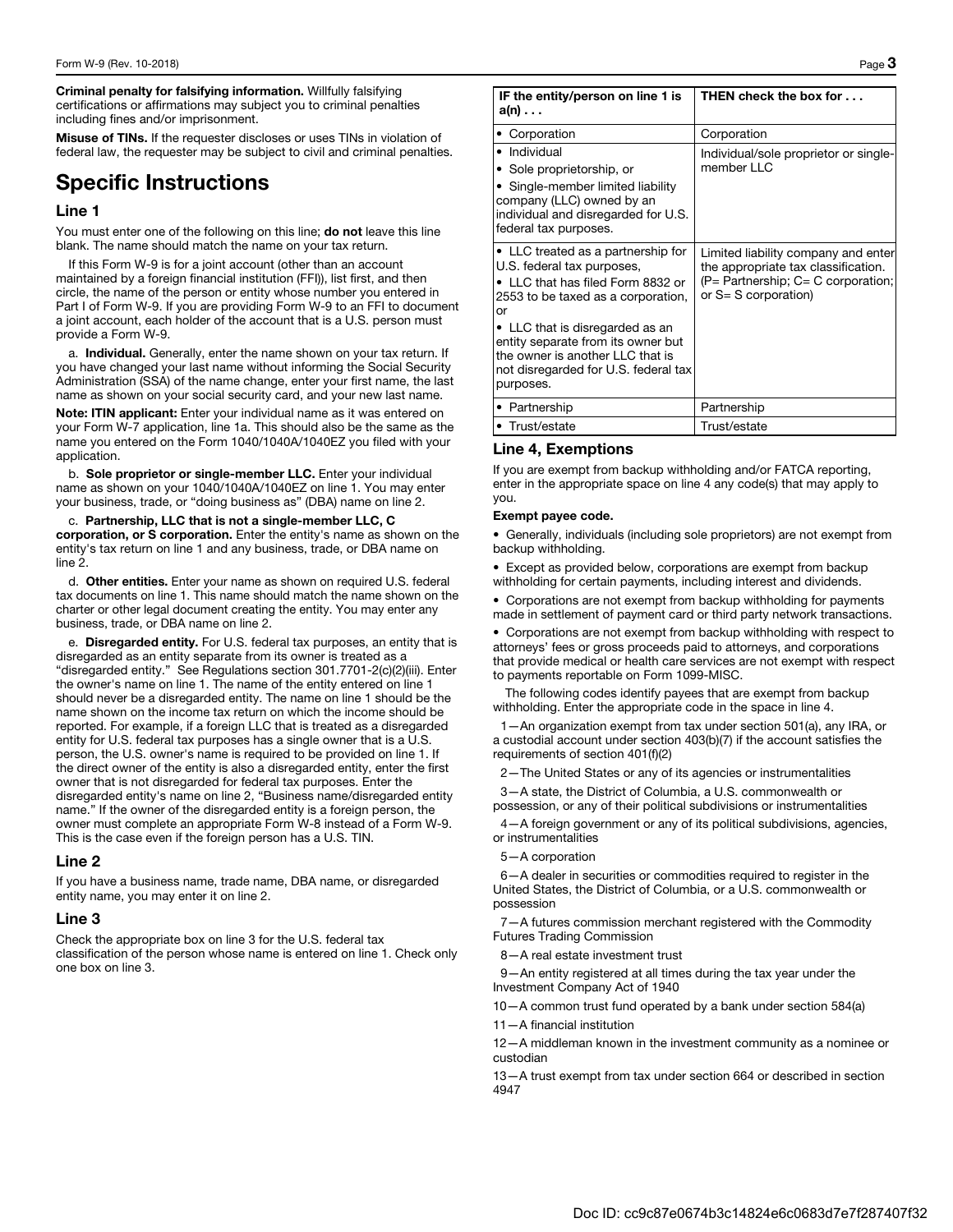The following chart shows types of payments that may be exempt from backup withholding. The chart applies to the exempt payees listed above, 1 through 13.

| IF the payment is for $\dots$                                                                | THEN the payment is exempt<br>for $\ldots$                                                                                                                                                                                      |
|----------------------------------------------------------------------------------------------|---------------------------------------------------------------------------------------------------------------------------------------------------------------------------------------------------------------------------------|
| Interest and dividend payments                                                               | All exempt payees except<br>for 7                                                                                                                                                                                               |
| <b>Broker transactions</b>                                                                   | Exempt payees 1 through 4 and 6<br>through 11 and all C corporations.<br>S corporations must not enter an<br>exempt payee code because they<br>are exempt only for sales of<br>noncovered securities acquired<br>prior to 2012. |
| Barter exchange transactions and<br>patronage dividends                                      | Exempt payees 1 through 4                                                                                                                                                                                                       |
| Payments over \$600 required to be<br>reported and direct sales over<br>\$5.000 <sup>1</sup> | Generally, exempt payees<br>1 through $5^2$                                                                                                                                                                                     |
| Payments made in settlement of<br>payment card or third party network<br>transactions        | Exempt payees 1 through 4                                                                                                                                                                                                       |

 $<sup>1</sup>$  See Form 1099-MISC, Miscellaneous Income, and its instructions.</sup>

 $^2$  However, the following payments made to a corporation and reportable on Form 1099-MISC are not exempt from backup withholding: medical and health care payments, attorneys' fees, gross proceeds paid to an attorney reportable under section 6045(f), and payments for services paid by a federal executive agency.

Exemption from FATCA reporting code. The following codes identify payees that are exempt from reporting under FATCA. These codes apply to persons submitting this form for accounts maintained outside of the United States by certain foreign financial institutions. Therefore, if you are only submitting this form for an account you hold in the United States, you may leave this field blank. Consult with the person requesting this form if you are uncertain if the financial institution is subject to these requirements. A requester may indicate that a code is not required by providing you with a Form W-9 with "Not Applicable" (or any similar indication) written or printed on the line for a FATCA exemption code.

A—An organization exempt from tax under section 501(a) or any individual retirement plan as defined in section 7701(a)(37)

B—The United States or any of its agencies or instrumentalities

C—A state, the District of Columbia, a U.S. commonwealth or possession, or any of their political subdivisions or instrumentalities

D—A corporation the stock of which is regularly traded on one or more established securities markets, as described in Regulations section 1.1472-1(c)(1)(i)

E—A corporation that is a member of the same expanded affiliated group as a corporation described in Regulations section 1.1472-1(c)(1)(i)

F—A dealer in securities, commodities, or derivative financial instruments (including notional principal contracts, futures, forwards, and options) that is registered as such under the laws of the United States or any state

G—A real estate investment trust

H—A regulated investment company as defined in section 851 or an entity registered at all times during the tax year under the Investment Company Act of 1940

I—A common trust fund as defined in section 584(a)

J—A bank as defined in section 581

K—A broker

L—A trust exempt from tax under section 664 or described in section 4947(a)(1)

M—A tax exempt trust under a section 403(b) plan or section 457(g) plan

Note: You may wish to consult with the financial institution requesting this form to determine whether the FATCA code and/or exempt payee code should be completed.

#### Line 5

Enter your address (number, street, and apartment or suite number). This is where the requester of this Form W-9 will mail your information returns. If this address differs from the one the requester already has on file, write NEW at the top. If a new address is provided, there is still a chance the old address will be used until the payor changes your address in their records.

#### Line 6

Enter your city, state, and ZIP code.

### Part I. Taxpayer Identification Number (TIN)

Enter your TIN in the appropriate box. If you are a resident alien and you do not have and are not eligible to get an SSN, your TIN is your IRS individual taxpayer identification number (ITIN). Enter it in the social security number box. If you do not have an ITIN, see How to get a TIN below.

If you are a sole proprietor and you have an EIN, you may enter either your SSN or EIN.

If you are a single-member LLC that is disregarded as an entity separate from its owner, enter the owner's SSN (or EIN, if the owner has one). Do not enter the disregarded entity's EIN. If the LLC is classified as a corporation or partnership, enter the entity's EIN.

Note: See What Name and Number To Give the Requester, later, for further clarification of name and TIN combinations.

How to get a TIN. If you do not have a TIN, apply for one immediately. To apply for an SSN, get Form SS-5, Application for a Social Security Card, from your local SSA office or get this form online at www.SSA.gov. You may also get this form by calling 1-800-772-1213. Use Form W-7, Application for IRS Individual Taxpayer Identification Number, to apply for an ITIN, or Form SS-4, Application for Employer Identification Number, to apply for an EIN. You can apply for an EIN online by accessing the IRS website at www.irs.gov/Businesses and clicking on Employer Identification Number (EIN) under Starting a Business. Go to www.irs.gov/Forms to view, download, or print Form W-7 and/or Form SS-4. Or, you can go to www.irs.gov/OrderForms to place an order and have Form W-7 and/or SS-4 mailed to you within 10 business days.

If you are asked to complete Form W-9 but do not have a TIN, apply for a TIN and write "Applied For" in the space for the TIN, sign and date the form, and give it to the requester. For interest and dividend payments, and certain payments made with respect to readily tradable instruments, generally you will have 60 days to get a TIN and give it to the requester before you are subject to backup withholding on payments. The 60-day rule does not apply to other types of payments. You will be subject to backup withholding on all such payments until you provide your TIN to the requester.

Note: Entering "Applied For" means that you have already applied for a TIN or that you intend to apply for one soon.

Caution: A disregarded U.S. entity that has a foreign owner must use the appropriate Form W-8.

### Part II. Certification

To establish to the withholding agent that you are a U.S. person, or resident alien, sign Form W-9. You may be requested to sign by the withholding agent even if item 1, 4, or 5 below indicates otherwise.

For a joint account, only the person whose TIN is shown in Part I should sign (when required). In the case of a disregarded entity, the person identified on line 1 must sign. Exempt payees, see Exempt payee code, earlier.

Signature requirements. Complete the certification as indicated in items 1 through 5 below.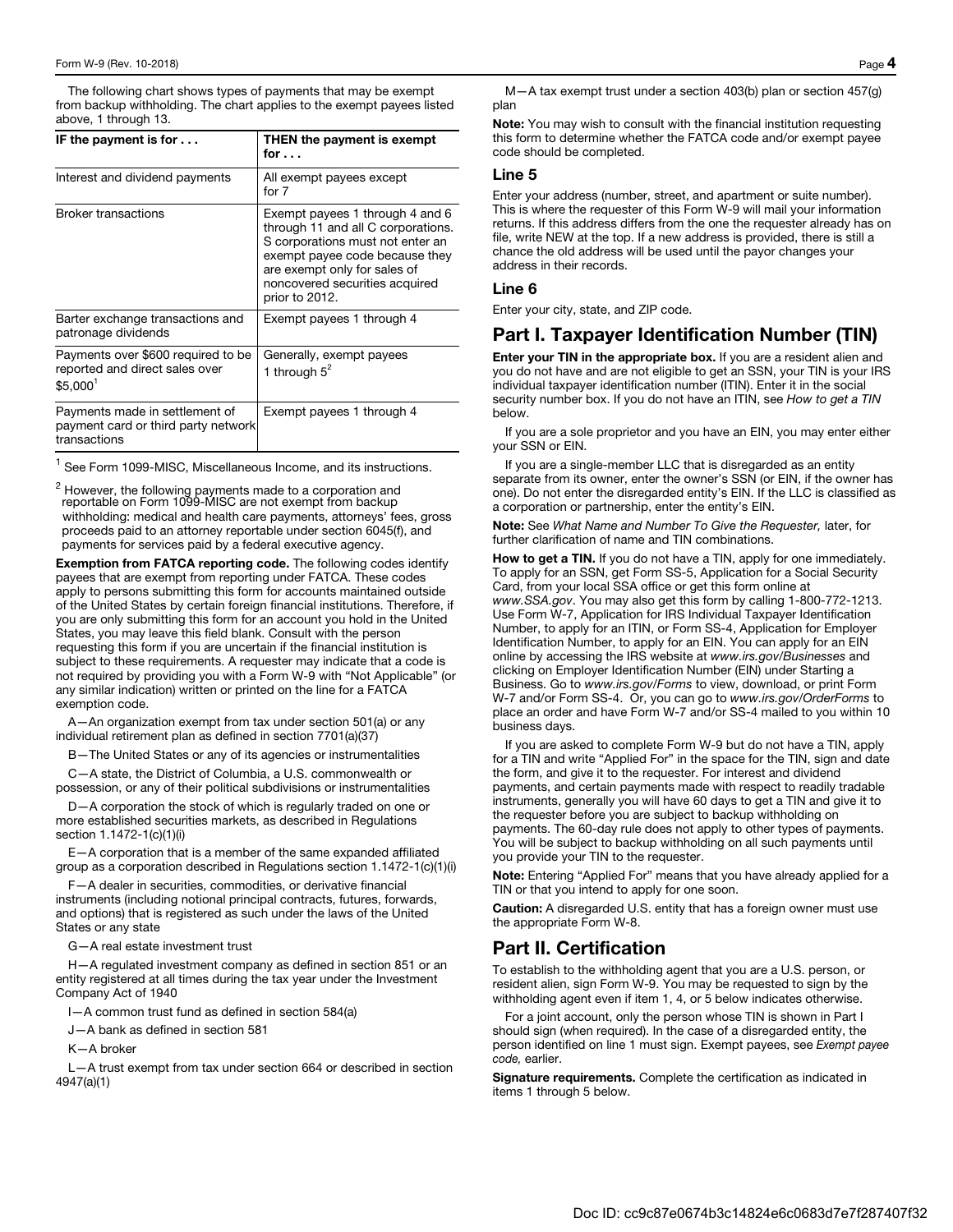1. Interest, dividend, and barter exchange accounts opened before 1984 and broker accounts considered active during 1983. You must give your correct TIN, but you do not have to sign the certification.

2. Interest, dividend, broker, and barter exchange accounts opened after 1983 and broker accounts considered inactive during 1983. You must sign the certification or backup withholding will apply. If you are subject to backup withholding and you are merely providing your correct TIN to the requester, you must cross out item 2 in the certification before signing the form.

3. Real estate transactions. You must sign the certification. You may cross out item 2 of the certification.

4. Other payments. You must give your correct TIN, but you do not have to sign the certification unless you have been notified that you have previously given an incorrect TIN. "Other payments" include payments made in the course of the requester's trade or business for rents, royalties, goods (other than bills for merchandise), medical and health care services (including payments to corporations), payments to a nonemployee for services, payments made in settlement of payment card and third party network transactions, payments to certain fishing boat crew members and fishermen, and gross proceeds paid to attorneys (including payments to corporations).

5. Mortgage interest paid by you, acquisition or abandonment of secured property, cancellation of debt, qualified tuition program payments (under section 529), ABLE accounts (under section 529A), IRA, Coverdell ESA, Archer MSA or HSA contributions or distributions, and pension distributions. You must give your correct TIN, but you do not have to sign the certification.

## What Name and Number To Give the Requester

| For this type of account:                                                                                                | Give name and SSN of:                                                                                         |
|--------------------------------------------------------------------------------------------------------------------------|---------------------------------------------------------------------------------------------------------------|
| 1. Individual                                                                                                            | The individual                                                                                                |
| 2. Two or more individuals (joint<br>account) other than an account<br>maintained by an FFI                              | The actual owner of the account or, if<br>combined funds, the first individual on<br>the account <sup>1</sup> |
| 3. Two or more U.S. persons<br>(joint account maintained by an FFI)                                                      | Each holder of the account                                                                                    |
| 4. Custodial account of a minor<br>(Uniform Gift to Minors Act)                                                          | The minor <sup>2</sup>                                                                                        |
| 5. a. The usual revocable savings trust<br>(grantor is also trustee)                                                     | The grantor-trustee <sup>1</sup>                                                                              |
| b. So-called trust account that is not<br>a legal or valid trust under state law                                         | The actual owner <sup>1</sup>                                                                                 |
| 6. Sole proprietorship or disregarded<br>entity owned by an individual                                                   | The owner $^3$                                                                                                |
| 7. Grantor trust filing under Optional<br>Form 1099 Filing Method 1 (see<br>Regulations section 1.671-4(b)(2)(i)<br>(A)) | The grantor*                                                                                                  |
| For this type of account:                                                                                                | Give name and EIN of:                                                                                         |
|                                                                                                                          |                                                                                                               |
| 8. Disregarded entity not owned by an<br>individual                                                                      | The owner                                                                                                     |
| 9. A valid trust, estate, or pension trust                                                                               | Legal entity <sup>4</sup>                                                                                     |
| 10. Corporation or LLC electing<br>corporate status on Form 8832 or<br>Form 2553                                         | The corporation                                                                                               |
| 11. Association, club, religious,<br>charitable, educational, or other tax-<br>exempt organization                       | The organization                                                                                              |
| 12. Partnership or multi-member LLC<br>13. A broker or registered nominee                                                | The partnership<br>The broker or nominee                                                                      |

| For this type of account:                                                                                                                                                                                  | Give name and EIN of: |
|------------------------------------------------------------------------------------------------------------------------------------------------------------------------------------------------------------|-----------------------|
| 14. Account with the Department of<br>Agriculture in the name of a public<br>entity (such as a state or local<br>government, school district, or<br>prison) that receives agricultural<br>program payments | The public entity     |
| 15. Grantor trust filing under the Form<br>1041 Filing Method or the Optional<br>Form 1099 Filing Method 2 (see<br>Regulations section 1.671-4(b)(2)(i)(B))                                                | The trust             |

<sup>1</sup> List first and circle the name of the person whose number you furnish. If only one person on a joint account has an SSN, that person's number must be furnished.

<sup>2</sup> Circle the minor's name and furnish the minor's SSN.

<sup>3</sup> You must show your individual name and you may also enter your business or DBA name on the "Business name/disregarded entity" name line. You may use either your SSN or EIN (if you have one), but the IRS encourages you to use your SSN.

4 List first and circle the name of the trust, estate, or pension trust. (Do not furnish the TIN of the personal representative or trustee unless the legal entity itself is not designated in the account title.) Also see Special rules for partnerships, earlier.

\*Note: The grantor also must provide a Form W-9 to trustee of trust.

Note: If no name is circled when more than one name is listed, the number will be considered to be that of the first name listed.

## Secure Your Tax Records From Identity Theft

Identity theft occurs when someone uses your personal information such as your name, SSN, or other identifying information, without your permission, to commit fraud or other crimes. An identity thief may use your SSN to get a job or may file a tax return using your SSN to receive a refund.

To reduce your risk:

- Protect your SSN,
- Ensure your employer is protecting your SSN, and
- Be careful when choosing a tax preparer.

If your tax records are affected by identity theft and you receive a notice from the IRS, respond right away to the name and phone number printed on the IRS notice or letter.

If your tax records are not currently affected by identity theft but you think you are at risk due to a lost or stolen purse or wallet, questionable credit card activity or credit report, contact the IRS Identity Theft Hotline at 1-800-908-4490 or submit Form 14039.

For more information, see Pub. 5027, Identity Theft Information for Taxpayers.

Victims of identity theft who are experiencing economic harm or a systemic problem, or are seeking help in resolving tax problems that have not been resolved through normal channels, may be eligible for Taxpayer Advocate Service (TAS) assistance. You can reach TAS by calling the TAS toll-free case intake line at 1-877-777-4778 or TTY/TDD 1-800-829-4059.

Protect yourself from suspicious emails or phishing schemes. Phishing is the creation and use of email and websites designed to mimic legitimate business emails and websites. The most common act is sending an email to a user falsely claiming to be an established legitimate enterprise in an attempt to scam the user into surrendering private information that will be used for identity theft.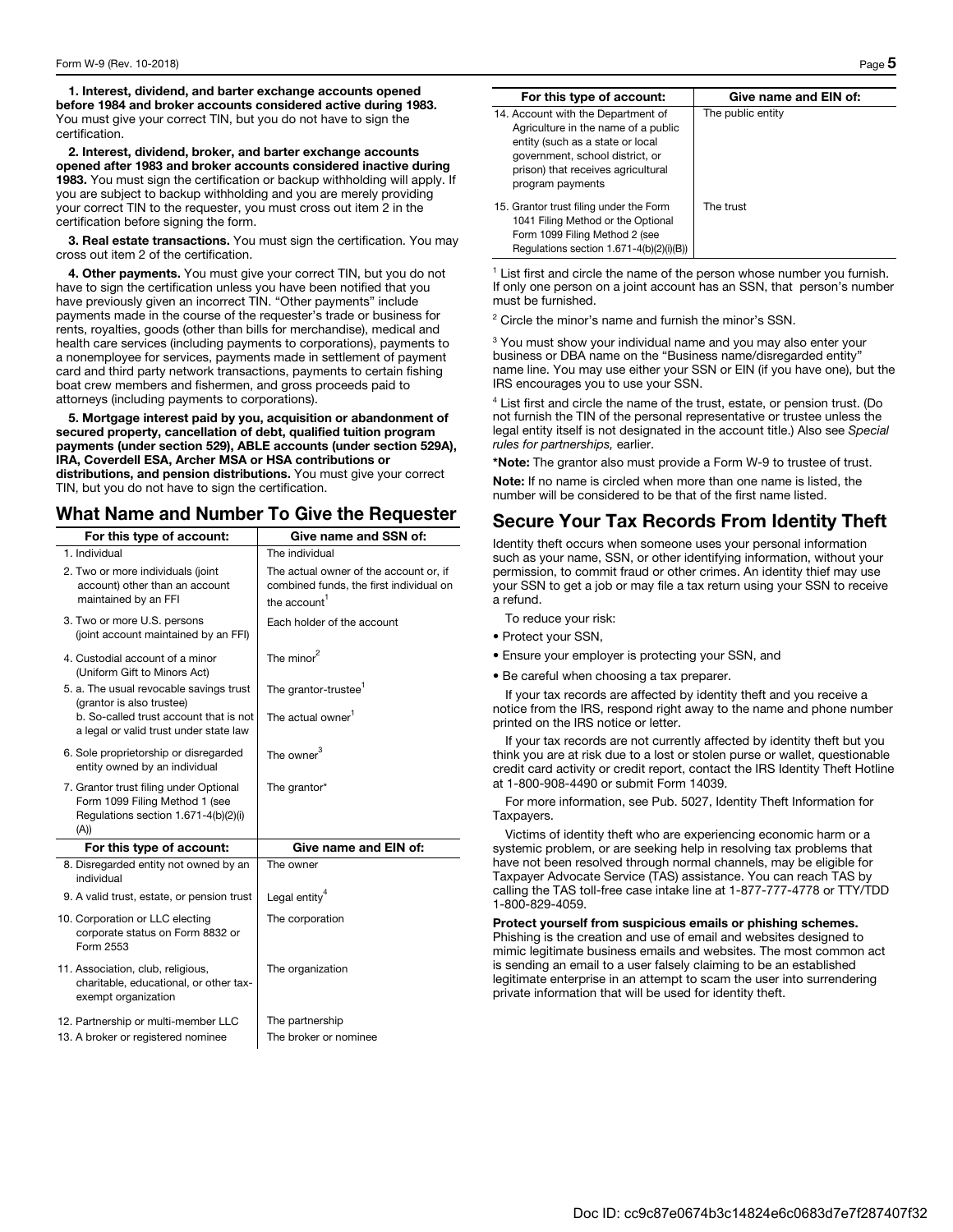The IRS does not initiate contacts with taxpayers via emails. Also, the IRS does not request personal detailed information through email or ask taxpayers for the PIN numbers, passwords, or similar secret access information for their credit card, bank, or other financial accounts.

If you receive an unsolicited email claiming to be from the IRS, forward this message to phishing@irs.gov. You may also report misuse of the IRS name, logo, or other IRS property to the Treasury Inspector General for Tax Administration (TIGTA) at 1-800-366-4484. You can forward suspicious emails to the Federal Trade Commission at spam@uce.gov or report them at www.ftc.gov/complaint. You can contact the FTC at www.ftc.gov/idtheft or 877-IDTHEFT (877-438-4338). If you have been the victim of identity theft, see www.IdentityTheft.gov and Pub. 5027.

Visit www.irs.gov/IdentityTheft to learn more about identity theft and how to reduce your risk.

## Privacy Act Notice

Section 6109 of the Internal Revenue Code requires you to provide your correct TIN to persons (including federal agencies) who are required to file information returns with the IRS to report interest, dividends, or certain other income paid to you; mortgage interest you paid; the acquisition or abandonment of secured property; the cancellation of debt; or contributions you made to an IRA, Archer MSA, or HSA. The person collecting this form uses the information on the form to file information returns with the IRS, reporting the above information. Routine uses of this information include giving it to the Department of Justice for civil and criminal litigation and to cities, states, the District of Columbia, and U.S. commonwealths and possessions for use in administering their laws. The information also may be disclosed to other countries under a treaty, to federal and state agencies to enforce civil and criminal laws, or to federal law enforcement and intelligence agencies to combat terrorism. You must provide your TIN whether or not you are required to file a tax return. Under section 3406, payers must generally withhold a percentage of taxable interest, dividend, and certain other payments to a payee who does not give a TIN to the payer. Certain penalties may also apply for providing false or fraudulent information.